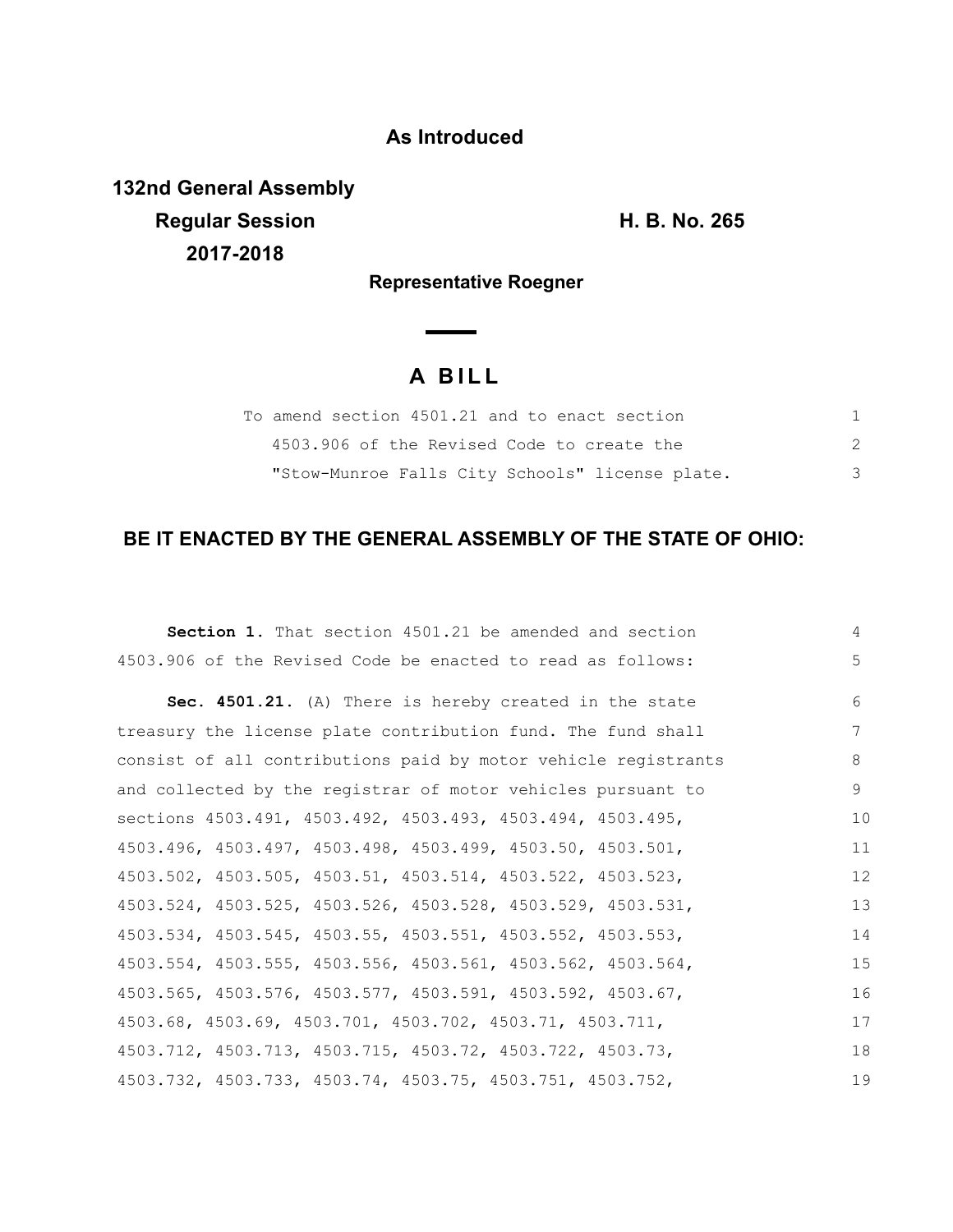| 4503.763, 4503.85, 4503.86, 4503.87, 4503.871, 4503.874,         | 20 |
|------------------------------------------------------------------|----|
| 4503.877, 4503.89, 4503.90, 4503.901, 4503.902, 4503.903,        | 21 |
| 4503.904, 4503.906, 4503.92, 4503.94, 4503.97, and 4503.98 of    | 22 |
| the Revised Code.                                                |    |
| (B) The registrar shall pay the contributions the                | 24 |
| registrar collects in the fund as follows:                       | 25 |
|                                                                  |    |
| The registrar shall pay the contributions received               | 26 |
| pursuant to section 4503.491 of the Revised Code to the breast   | 27 |
| cancer fund of Ohio, which shall use that money only to pay for  | 28 |
| programs that provide assistance and education to Ohio breast    | 29 |
| cancer patients and that improve access for such patients to     | 30 |
| quality health care and clinical trials and shall not use any of | 31 |
| the money for abortion information, counseling, services, or     | 32 |
| other abortion-related activities.                               | 33 |
| The registrar shall pay the contributions the registrar          | 34 |
| receives pursuant to section 4503.492 of the Revised Code to the | 35 |
| organization cancer support community central Ohio, which shall  | 36 |
| deposit the money into the Sheryl L. Kraner Fund of that         | 37 |
| organization. Cancer support community central Ohio shall expend | 38 |
| the money it receives pursuant to this division only in the same | 39 |
| manner and for the same purposes as that organization expends    | 40 |
| other money in that fund.                                        | 41 |
| The registrar shall pay the contributions received               | 42 |
| pursuant to section 4503.493 of the Revised Code to the autism   | 43 |
| society of Ohio, which shall use the contributions for programs  | 44 |
| and autism awareness efforts throughout the state.               | 45 |
|                                                                  |    |

The registrar shall pay the contributions the registrar receives pursuant to section 4503.494 of the Revised Code to the national multiple sclerosis society for distribution in equal 46 47 48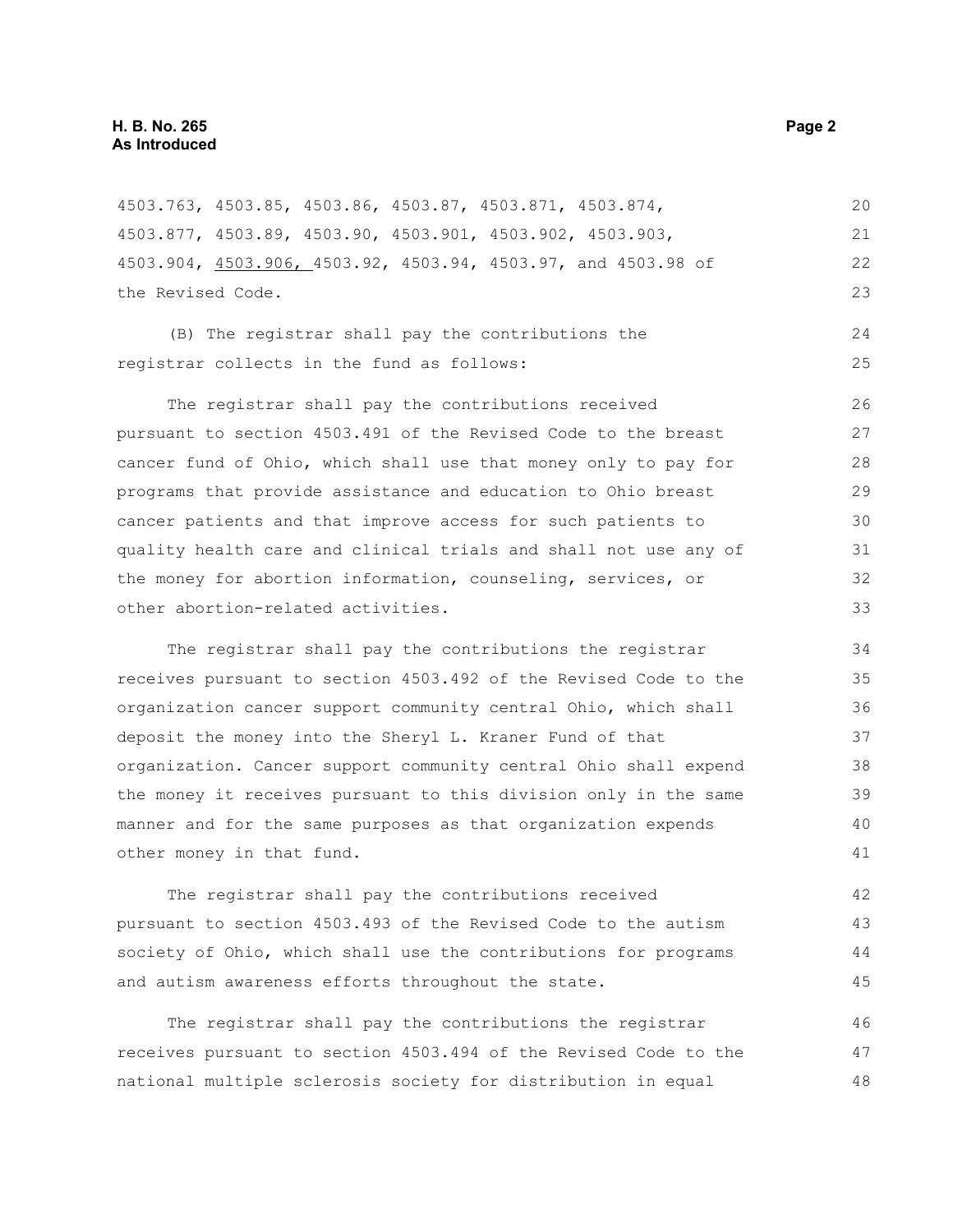#### **H. B. No. 265 Page 3 As Introduced**

amounts to the northwestern Ohio, Ohio buckeye, and Ohio valley chapters of the national multiple sclerosis society. These chapters shall use the money they receive under this section to assist in paying the expenses they incur in providing services directly to their clients. 49 50 51 52 53

The registrar shall pay the contributions the registrar receives pursuant to section 4503.495 of the Revised Code to the national pancreatic cancer foundation, which shall use the money it receives under this section to assist those who suffer with pancreatic cancer and their families.

The registrar shall pay the contributions the registrar receives pursuant to section 4503.496 of the Revised Code to the Ohio sickle cell and health association, which shall use the contributions to help support educational, clinical, and social support services for adults who have sickle cell disease.

The registrar shall pay the contributions the registrar receives pursuant to section 4503.497 of the Revised Code to the St. Baldrick's foundation, which shall use the contributions for its research and other programs.

The registrar shall pay the contributions the registrar receives pursuant to section 4503.498 of the Revised Code to special olympics Ohio, inc., which shall use the contributions for its programs, charitable efforts, and other activities. 68 69 70 71

The registrar shall pay the contributions the registrar receives pursuant to section 4503.499 of the Revised Code to the children's glioma cancer foundation, which shall use the contributions for its research and other programs. 72 73 74 75

The registrar shall pay the contributions the registrar receives pursuant to section 4503.50 of the Revised Code to the 76 77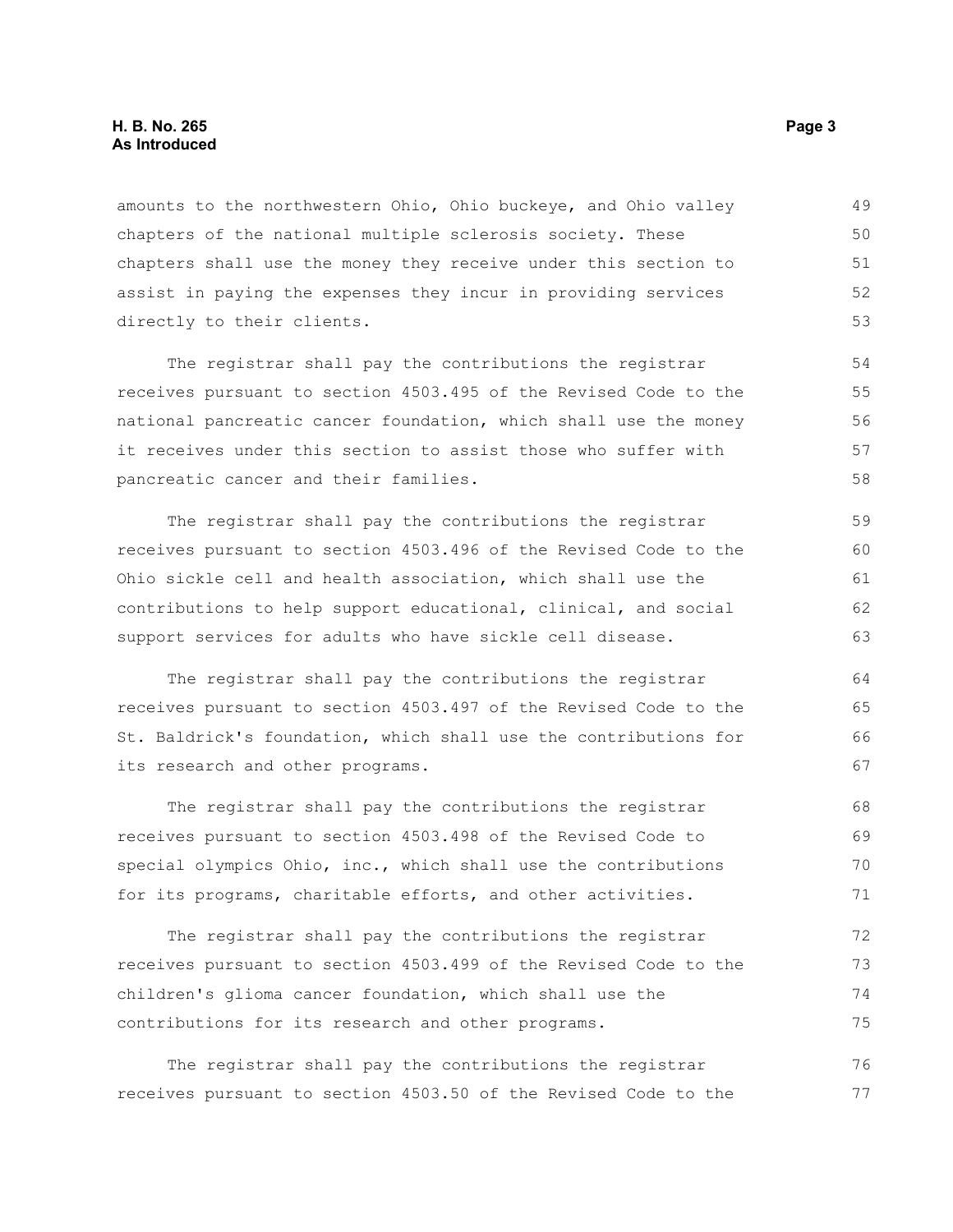#### **H. B. No. 265 Page 4 As Introduced**

future farmers of America foundation, which shall deposit the contributions into its general account to be used for educational and scholarship purposes of the future farmers of America foundation. 78 79 80 81

The registrar shall pay the contributions the registrar receives pursuant to section 4503.501 of the Revised Code to the 4-H youth development program of the Ohio state university extension program, which shall use those contributions to pay the expenses it incurs in conducting its educational activities. 82 83 84 85  $86$ 

The registrar shall pay the contributions received pursuant to section 4503.502 of the Revised Code to the Ohio cattlemen's foundation, which shall use those contributions for scholarships and other educational activities. 87 88 89 90

The registrar shall pay the contributions received pursuant to section 4503.505 of the Revised Code to the organization Ohio region phi theta kappa, which shall use those contributions for scholarships for students who are members of that organization. 91 92 93 94 95

The registrar shall pay each contribution the registrar receives pursuant to section 4503.51 of the Revised Code to the university or college whose name or marking or design appears on collegiate license plates that are issued to a person under that section. A university or college that receives contributions from the fund shall deposit the contributions into its general scholarship fund.

The registrar shall pay the contributions the registrar receives pursuant to section 4503.514 of the Revised Code to the university of Notre Dame in South Bend, Indiana, for purposes of awarding grants or scholarships to residents of Ohio who attend 103 104 105 106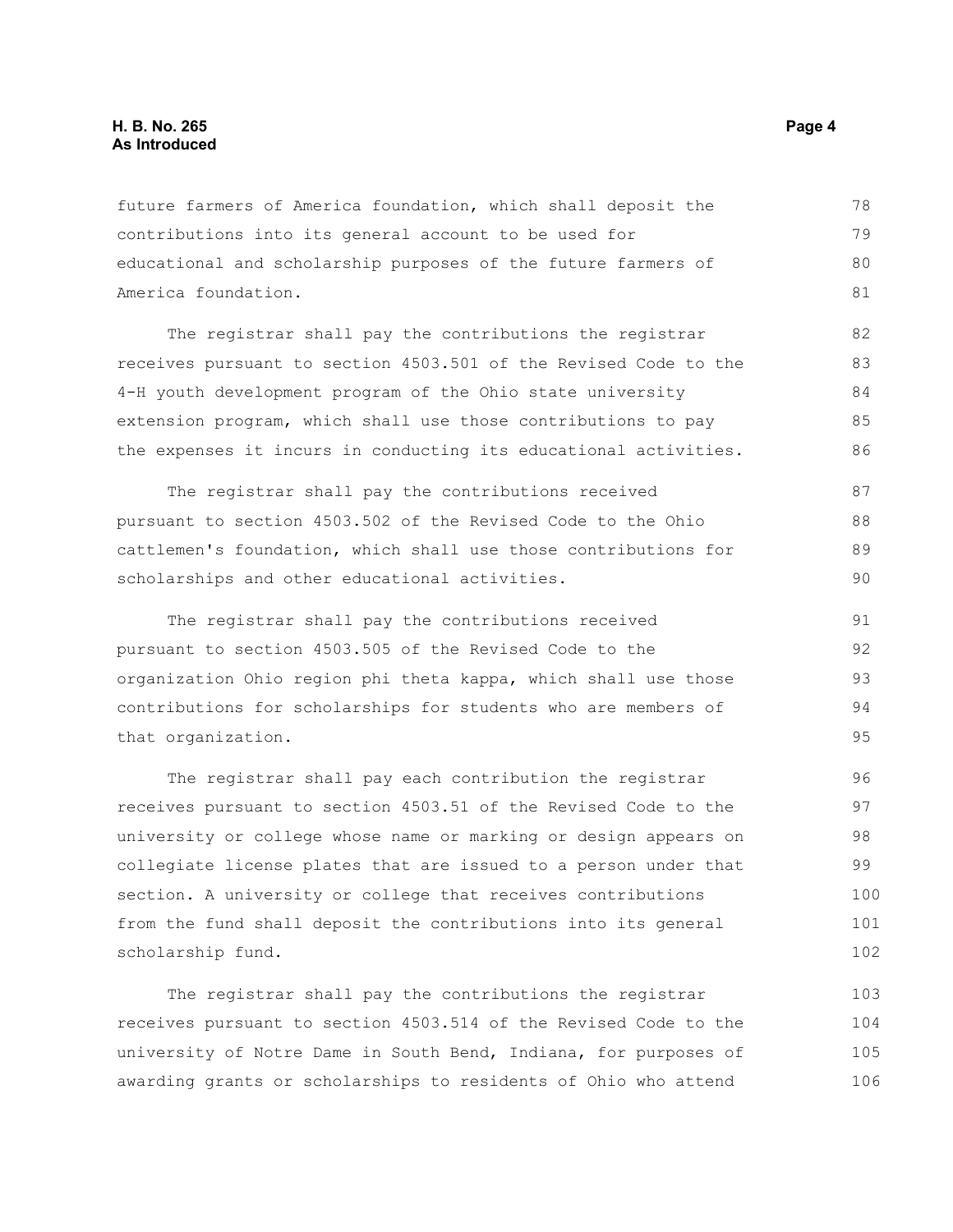#### **H. B. No. 265 Page 5 As Introduced**

the university. The university shall not use more than twenty per cent of the funds it receives for purposes of administering the scholarship program. The registrar shall enter into appropriate agreements with the university of Notre Dame to effectuate the distribution of such funds as provided in this section. 107 108 109 110 111 112

The registrar shall pay the contributions the registrar receives pursuant to section 4503.522 of the Revised Code to the "friends of Perry's victory and international peace memorial, incorporated," a nonprofit corporation organized under the laws of this state, to assist that organization in paying the expenses it incurs in sponsoring or holding charitable, educational, and cultural events at the monument. 113 114 115 116 117 118 119

The registrar shall pay the contributions the registrar receives pursuant to section 4503.523 of the Revised Code to the fairport lights foundation, which shall use the money to pay for the restoration, maintenance, and preservation of the lighthouses of fairport harbor. 120 121 122 123 124

The registrar shall pay the contributions the registrar receives pursuant to section 4503.524 of the Revised Code to the Massillon tiger football booster club, which shall use the contributions only to promote and support the football team of Washington high school of the Massillon city school district. 125 126 127 128 129

The registrar shall pay the contributions the registrar receives pursuant to section 4503.525 of the Revised Code to the United States power squadron districts seven, eleven, twentyfour, and twenty-nine in equal amounts. Each power squadron district shall use the money it receives under this section to pay for the educational boating programs each district holds or sponsors within this state. 130 131 132 133 134 135 136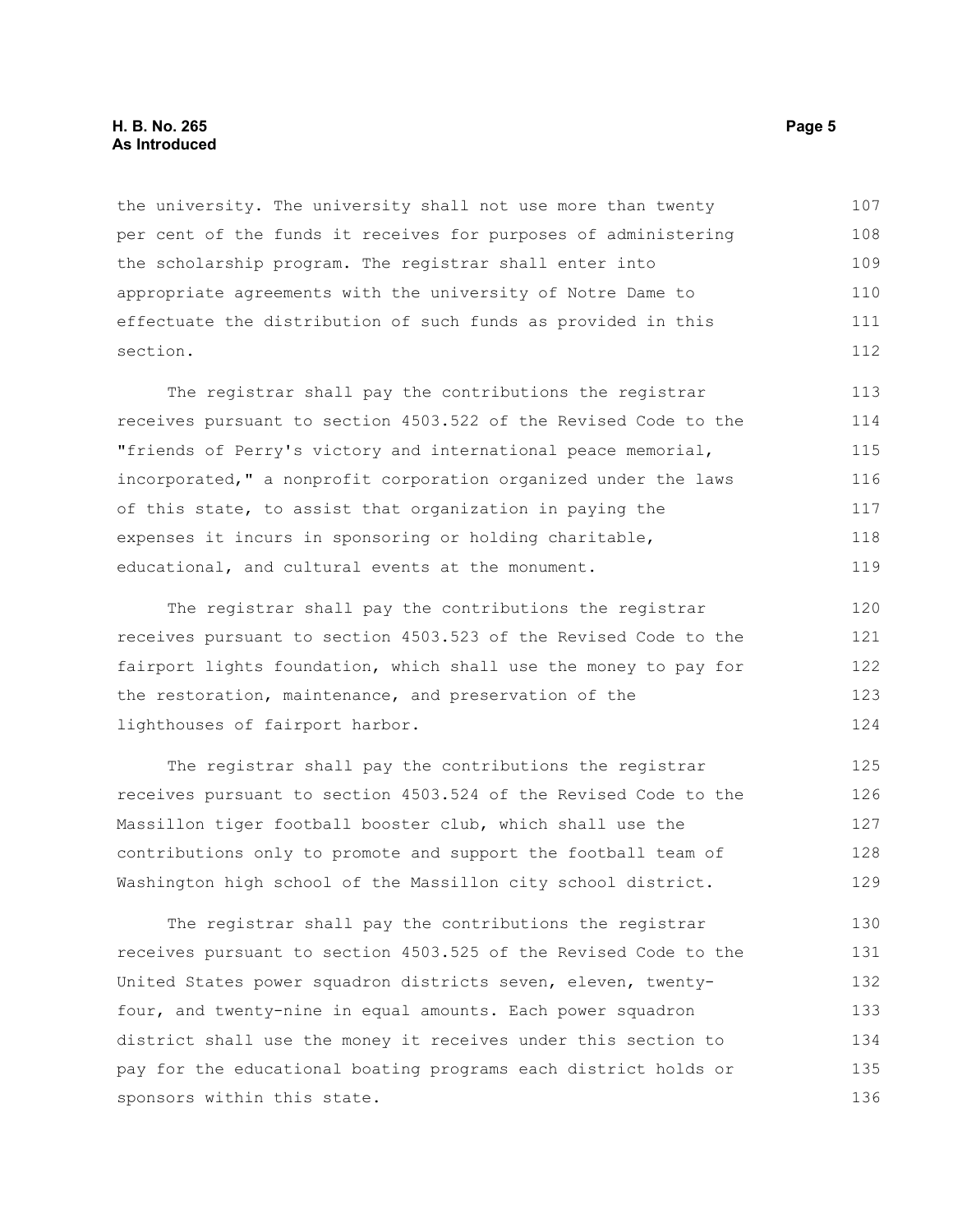The registrar shall pay the contributions the registrar receives pursuant to section 4503.526 of the Revised Code to the Ohio district Kiwanis foundation of the Ohio district of Kiwanis international, which shall use the money it receives under this section to pay the costs of its educational and humanitarian activities. 137 138 139 140 141 142

The registrar shall pay the contributions the registrar receives pursuant to section 4503.528 of the Revised Code to the Ohio association of child caring agencies, which shall use the money it receives under this section to pay the expenses it incurs in advancing its mission of sustainably improving the provision of services to children, young adults, and families in this state. 143 144 145 146 147 148 149

The registrar shall pay the contributions the registrar receives pursuant to section 4503.529 of the Revised Code to the Ohio nurses foundation. The foundation shall use the money it receives under this section to provide educational scholarships to assist individuals who aspire to join the nursing profession, to assist nurses in the nursing profession who seek to advance their education, and to support persons conducting nursing research concerning the evidence-based practice of nursing and the improvement of patient outcomes. 150 151 152 153 154 155 156 157 158

The registrar shall pay the contributions the registrar receives pursuant to section 4503.531 of the Revised Code to the thank you foundation, incorporated, a nonprofit corporation organized under the laws of this state, to assist that organization in paying for the charitable activities and programs it sponsors in support of United States military personnel, veterans, and their families. 159 160 161 162 163 164 165

The registrar shall pay the contributions the registrar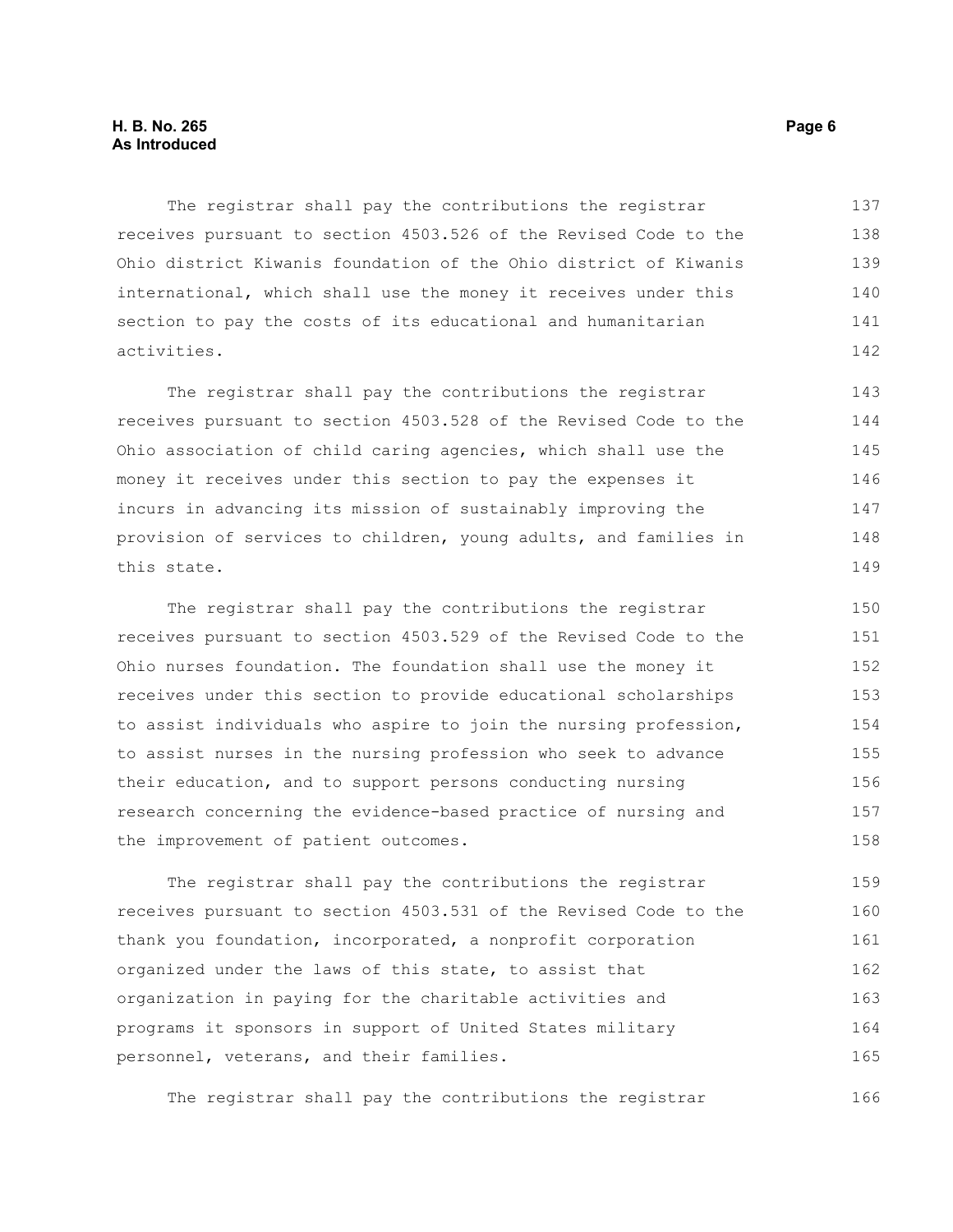receives pursuant to section 4503.534 of the Revised Code to the disabled American veterans department of Ohio, to be used for programs that serve disabled American veterans and their families. 167 168 169 170

The registrar shall pay the contributions the registrar receives pursuant to section 4503.55 of the Revised Code to the pro football hall of fame, which shall deposit the contributions into a special bank account that it establishes and which shall be separate and distinct from any other account the pro football hall of fame maintains, to be used exclusively for the purpose of promoting the pro football hall of fame as a travel destination.

The registrar shall pay the contributions that are paid to the registrar pursuant to section 4503.545 of the Revised Code to the national rifle association foundation, which shall use the money to pay the costs of the educational activities and programs the foundation holds or sponsors in this state.

The registrar shall pay to the Ohio pet fund the contributions the registrar receives pursuant to section 4503.551 of the Revised Code and any other money from any other source, including donations, gifts, and grants, that is designated by the source to be paid to the Ohio pet fund. The Ohio pet fund shall use the moneys it receives under this section to support programs for the sterilization of dogs and cats and for educational programs concerning the proper veterinary care of those animals, and for expenses of the Ohio pet fund that are reasonably necessary for it to obtain and maintain its tax-exempt status and to perform its duties. 184 185 186 187 188 189 190 191 192 193 194

The registrar shall pay the contributions the registrar receives pursuant to section 4503.552 of the Revised Code to the 195 196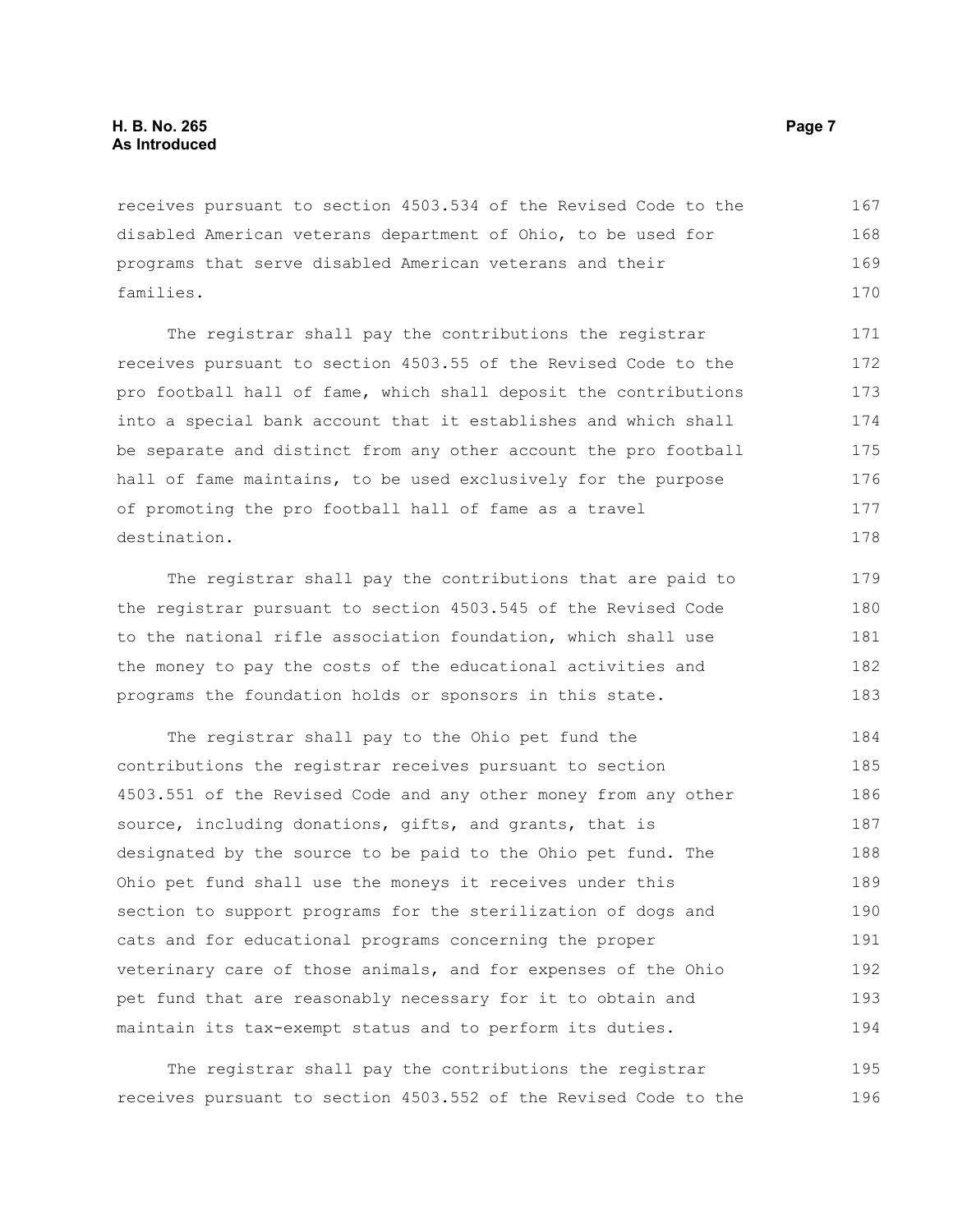rock and roll hall of fame and museum, incorporated.

The registrar shall pay the contributions the registrar receives pursuant to section 4503.553 of the Revised Code to the Ohio coalition for animals, incorporated, a nonprofit corporation. Except as provided in division (B) of this section, the coalition shall distribute the money to its members, and the members shall use the money only to pay for educational, charitable, and other programs of each coalition member that provide care for unwanted, abused, and neglected horses. The Ohio coalition for animals may use a portion of the money to pay for reasonable marketing costs incurred in the design and promotion of the license plate and for administrative costs incurred in the disbursement and management of funds received under this section. 198 199 200 201 202 203 204 205 206 207 208 209 210

The registrar shall pay the contributions the registrar receives pursuant to section 4503.554 of the Revised Code to the Ohio state council of the knights of Columbus, which shall use the contributions to pay for its charitable activities and programs.

The registrar shall pay the contributions the registrar receives pursuant to section 4503.555 of the Revised Code to the western reserve historical society, which shall use the contributions to fund the Crawford auto aviation museum. 216 217 218 219

The registrar shall pay the contributions the registrar receives pursuant to section 4503.556 of the Revised Code to the Erica J. Holloman foundation, inc., for the awareness of triple negative breast cancer. The foundation shall use the contributions for charitable and educational purposes. 220 221 222 223 224

The registrar shall pay the contributions the registrar

197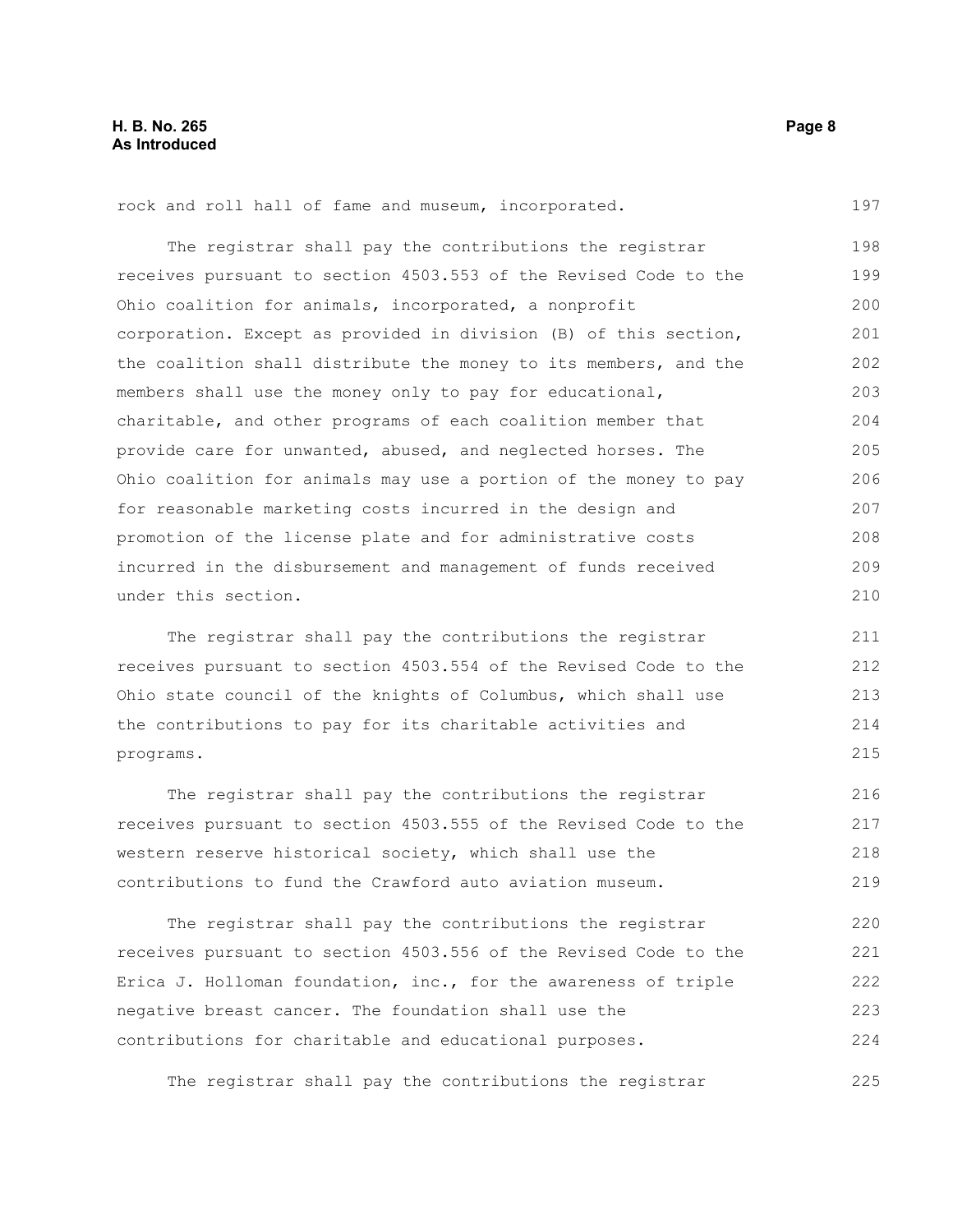#### **H. B. No. 265 Page 9 As Introduced**

receives pursuant to section 4503.561 of the Revised Code to the state of Ohio chapter of ducks unlimited, inc., which shall deposit the contributions into a special bank account that it establishes. The special bank account shall be separate and distinct from any other account the state of Ohio chapter of ducks unlimited, inc., maintains and shall be used exclusively for the purpose of protecting, enhancing, restoring, and managing wetlands and conserving wildlife habitat. The state of Ohio chapter of ducks unlimited, inc., annually shall notify the registrar in writing of the name, address, and account to which such payments are to be made. 226 227 228 229 230 231 232 233 234 235 236

The registrar shall pay the contributions the registrar receives pursuant to section 4503.562 of the Revised Code to the Mahoning river consortium, which shall use the money to pay the expenses it incurs in restoring and maintaining the Mahoning river watershed.

The registrar shall pay the contributions the registrar receives pursuant to section 4503.564 of the Revised Code to Antioch college for the use of the Glen Helen ecology institute to pay expenses related to the Glen Helen nature preserve. 242 243 244 245

The registrar shall pay the contributions the registrar receives pursuant to section 4503.565 of the Revised Code to the conservancy for Cuyahoga valley national park, which shall use the money in support of the park. 246 247 248 249

The registrar shall pay the contributions the registrar receives pursuant to section 4503.576 of the Revised Code to the Ohio state beekeepers association, which shall use those contributions to promote beekeeping, provide educational information about beekeeping, and to support other state and local beekeeping programs. 250 251 252 253 254 255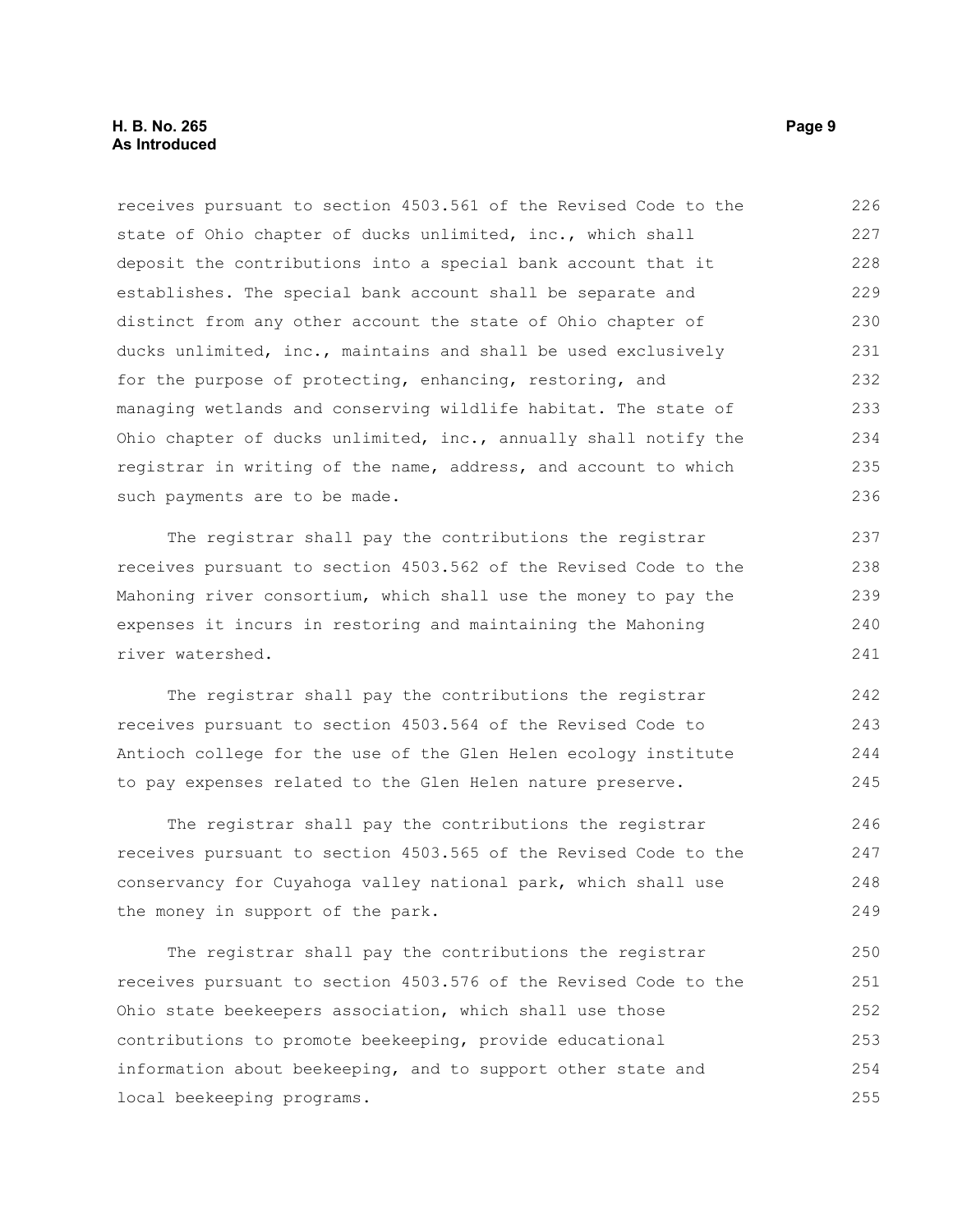#### **H. B. No. 265 Page 10 As Introduced**

The registrar shall pay the contributions the registrar receives pursuant to section 4503.577 of the Revised Code to the national aviation hall of fame, which shall use the contributions to fulfill its mission of honoring aerospace legends to inspire future leaders. 256 257 258 259 260

The registrar shall pay to a sports commission created pursuant to section 4503.591 of the Revised Code each contribution the registrar receives under that section that an applicant pays to obtain license plates that bear the logo of a professional sports team located in the county of that sports commission and that is participating in the license plate program pursuant to division (E) of that section, irrespective of the county of residence of an applicant. 261 262 263 264 265 266 267 268

The registrar shall pay to a community charity each contribution the registrar receives under section 4503.591 of the Revised Code that an applicant pays to obtain license plates that bear the logo of a professional sports team that is participating in the license plate program pursuant to division (G) of that section.

The registrar shall pay the contributions the registrar receives pursuant to section 4503.592 of the Revised Code to pollinator partnership's monarch wings across Ohio program, which shall use the contributions for the protection and preservation of the monarch butterfly and pollinator corridor in Ohio and for educational programs. 275 276 277 278 279 280

The registrar shall pay the contributions the registrar receives pursuant to section 4503.67 of the Revised Code to the Dan Beard council of the boy scouts of America. The council shall distribute all contributions in an equitable manner throughout the state to regional councils of the boy scouts. 281 282 283 284 285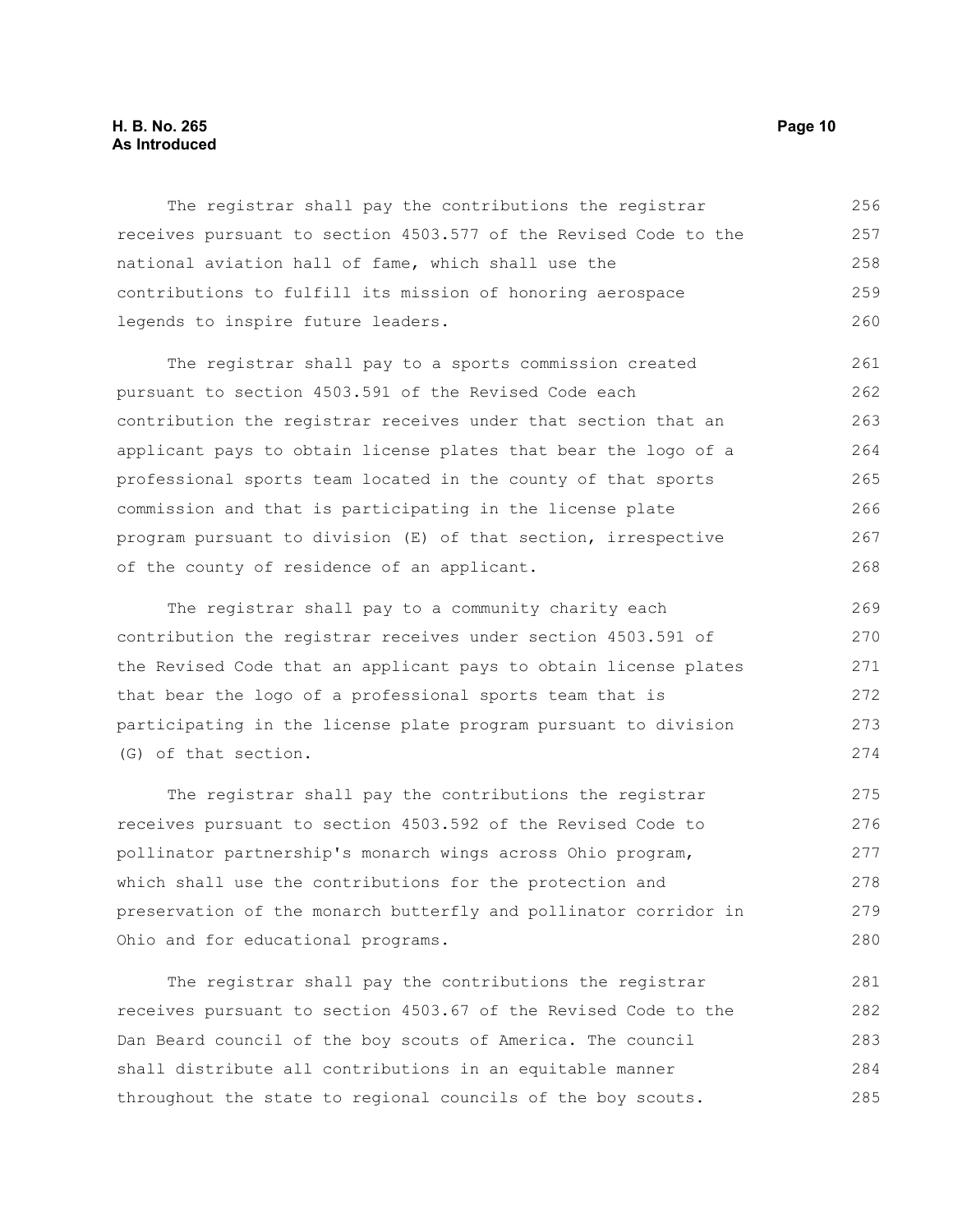The registrar shall pay the contributions the registrar receives pursuant to section 4503.68 of the Revised Code to the great river council of the girl scouts of the United States of America. The council shall distribute all contributions in an equitable manner throughout the state to regional councils of the girl scouts. 286 287 288 289 290 291

The registrar shall pay the contributions the registrar receives pursuant to section 4503.69 of the Revised Code to the Dan Beard council of the boy scouts of America. The council shall distribute all contributions in an equitable manner throughout the state to regional councils of the boy scouts. 292 293 294 295 296

The registrar shall pay the contributions the registrar receives pursuant to section 4503.701 of the Revised Code to the Prince Hall grand lodge of free and accepted masons of Ohio, which shall use the contributions for scholarship purposes.

The registrar shall pay the contributions the registrar receives pursuant to section 4503.702 of the Revised Code to the Ohio Association of the Improved Benevolent and Protective Order of the Elks of the World, which shall use the funds for charitable purposes.

The registrar shall pay the contributions the registrar receives pursuant to section 4503.71 of the Revised Code to the fraternal order of police of Ohio, incorporated, which shall deposit the fees into its general account to be used for purposes of the fraternal order of police of Ohio, incorporated. 306 307 308 309 310

The registrar shall pay the contributions the registrar receives pursuant to section 4503.711 of the Revised Code to the fraternal order of police of Ohio, incorporated, which shall deposit the contributions into an account that it creates to be 311 312 313 314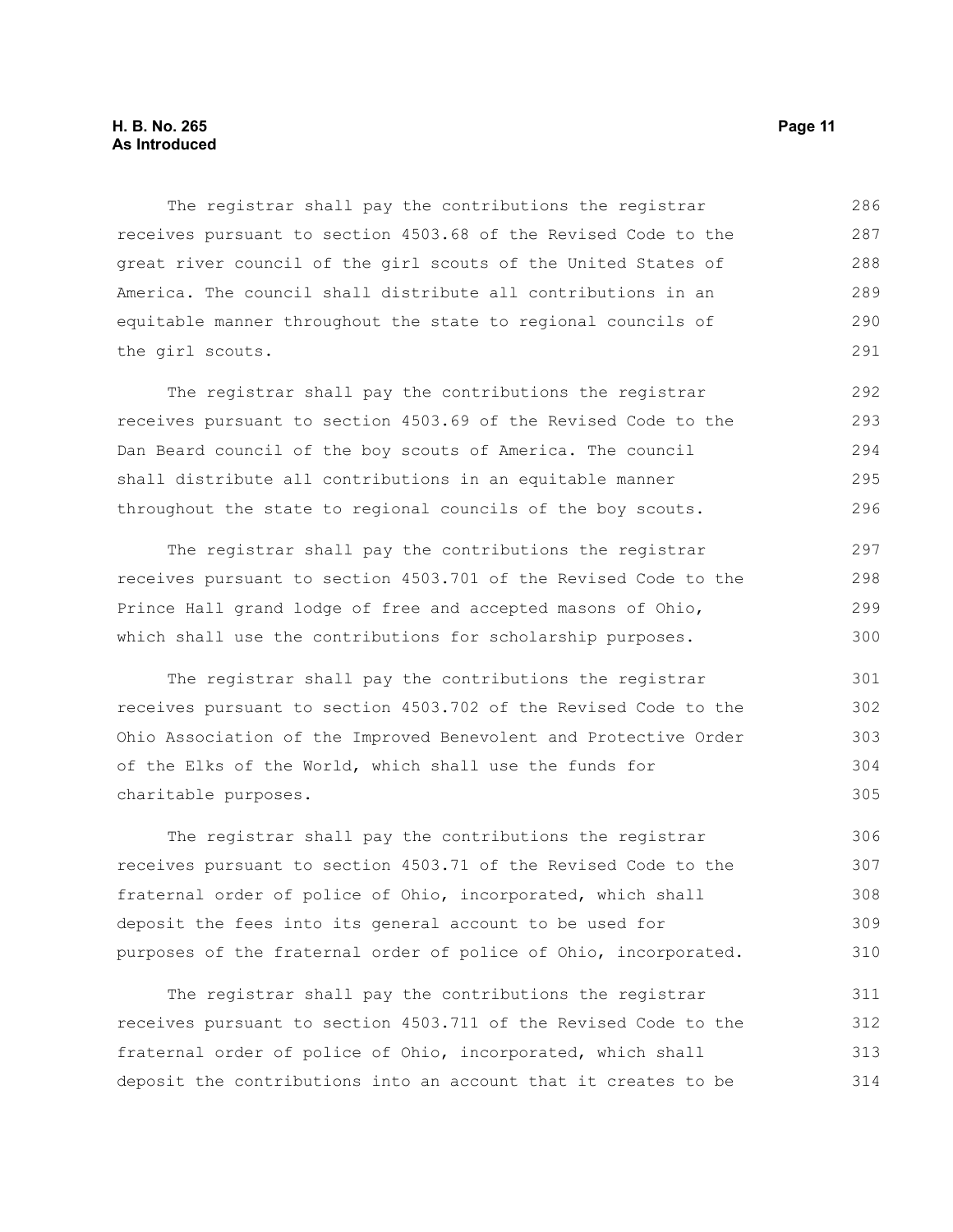used for the purpose of advancing and protecting the law enforcement profession, promoting improved law enforcement methods, and teaching respect for law and order. 315 316 317

The registrar shall pay the contributions received pursuant to section 4503.712 of the Revised Code to Ohio concerns of police survivors, which shall use those contributions to provide whatever assistance may be appropriate to the families of Ohio law enforcement officers who are killed in the line of duty. 318 319 320 321 322 323

The registrar shall pay the contributions received pursuant to section 4503.713 of the Revised Code to the greater Cleveland peace officers memorial society, which shall use those contributions to honor law enforcement officers who have died in the line of duty and support its charitable purposes. 324 325 326 327 328

The registrar shall pay the contributions the registrar receives pursuant to section 4503.715 of the Revised Code to the fallen linemen organization, which shall use the contributions to recognize and memorialize fallen linemen and support their families. 329 330 331 332 333

The registrar shall pay the contributions the registrar receives pursuant to section 4503.72 of the Revised Code to the organization known on March 31, 2003, as the Ohio CASA/GAL association, a private, nonprofit corporation organized under Chapter 1702. of the Revised Code. The Ohio CASA/GAL association shall use these contributions to pay the expenses it incurs in administering a program to secure the proper representation in the courts of this state of abused, neglected, and dependent children, and for the training and supervision of persons participating in that program. 334 335 336 337 338 339 340 341 342 343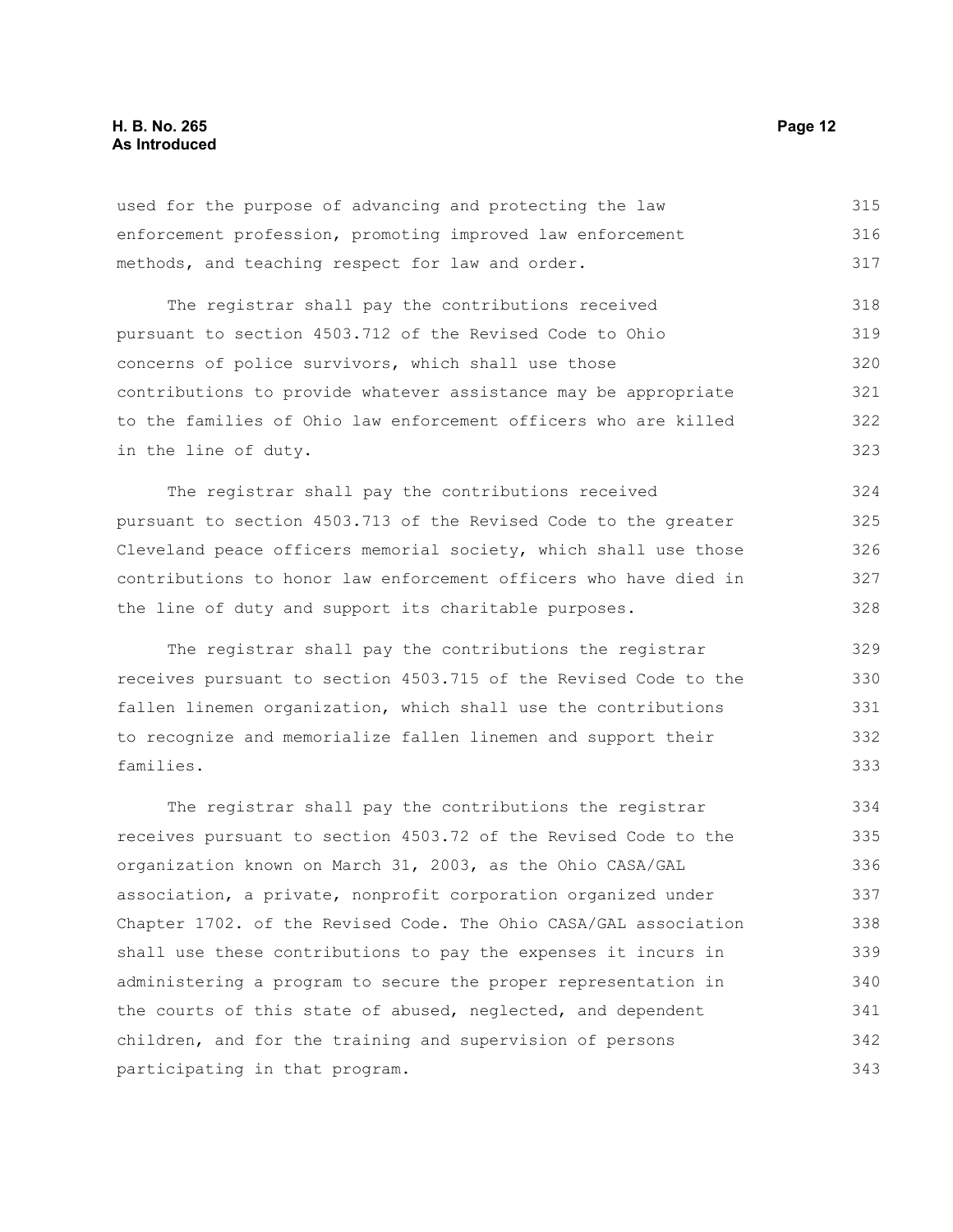#### **H. B. No. 265 Page 13 As Introduced**

The registrar shall pay the contributions the registrar receives pursuant to section 4503.722 of the Revised Code to the Down Syndrome Association of Central Ohio, which shall use the contributions for advocacy purposes throughout the state. 344 345 346 347

The registrar shall pay the contributions the registrar receives pursuant to section 4503.73 of the Revised Code to Wright B. Flyer, incorporated, which shall deposit the contributions into its general account to be used for purposes of Wright B. Flyer, incorporated. 348 349 350 351 352

The registrar shall pay the contributions the registrar receives pursuant to section 4503.732 of the Revised Code to the Siegel & Shuster society, a nonprofit organization dedicated to commemorating and celebrating the creation of Superman in Cleveland, Ohio. 353 354 355 356 357

The registrar shall pay the contributions the registrar receives pursuant to section 4503.733 of the Revised Code to the Ohio chapter of the juvenile diabetes research foundation in whose geographic territory the person who paid the contribution resides.

The registrar shall pay the contributions the registrar receives pursuant to section 4503.74 of the Revised Code to the Columbus zoological park association, which shall disburse the moneys to Ohio's major metropolitan zoos, as defined in section 4503.74 of the Revised Code, in accordance with a written agreement entered into by the major metropolitan zoos. 363 364 365 366 367 368

The registrar shall pay the contributions the registrar receives pursuant to section 4503.75 of the Revised Code to the rotary foundation, located on March 31, 2003, in Evanston, Illinois, to be placed in a fund known as the permanent fund and 369 370 371 372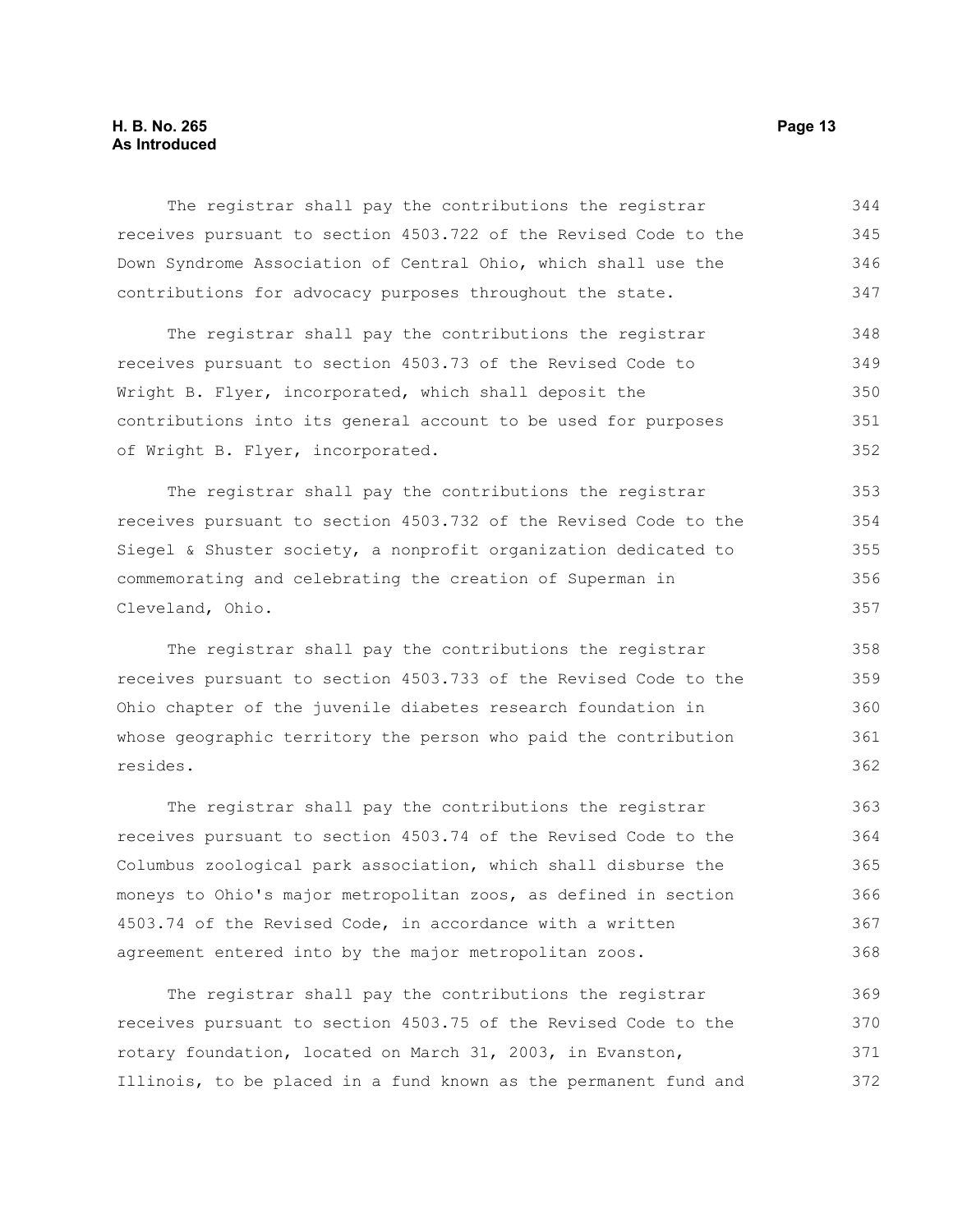400 401

| used to endow educational and humanitarian programs of the       | 373 |
|------------------------------------------------------------------|-----|
| rotary foundation.                                               |     |
|                                                                  |     |
| The registrar shall pay the contributions the registrar          | 375 |
| receives pursuant to section 4503.751 of the Revised Code to the | 376 |
| Ohio association of realtors, which shall deposit the            | 377 |
| contributions into a property disaster relief fund maintained    | 378 |
| under the Ohio realtors charitable and education foundation.     | 379 |
| The registrar shall pay the contributions the registrar          | 380 |
| receives pursuant to section 4503.752 of the Revised Code to     | 381 |
| buckeye corvettes, incorporated, which shall use the             | 382 |
| contributions to pay for its charitable activities and programs. | 383 |
| The registrar shall pay the contributions the registrar          | 384 |
| receives pursuant to section 4503.763 of the Revised Code to the | 385 |
| Ohio history connection to be used solely to build, support, and | 386 |
| maintain the Ohio battleflag collection within the Ohio history  | 387 |
| connection.                                                      |     |
| The registrar shall pay the contributions the registrar          | 389 |
| receives pursuant to section 4503.85 of the Revised Code to the  | 390 |
| Ohio sea grant college program to be used for Lake Erie area     | 391 |
| research projects.                                               | 392 |
| The registrar shall pay the contributions the registrar          | 393 |
| receives pursuant to section 4503.86 of the Revised Code to the  | 394 |
| Ohio Lincoln highway historic byway, which shall use those       | 395 |
| contributions solely to promote and support the historical       | 396 |
| preservation and advertisement of the Lincoln highway in this    | 397 |
| state.                                                           |     |
| The registrar shall pay the contributions the registrar          | 399 |
| receives pursuant to section 4503.87 of the Revised Code to the  | 400 |

Grove City little league dream field fund, which shall use those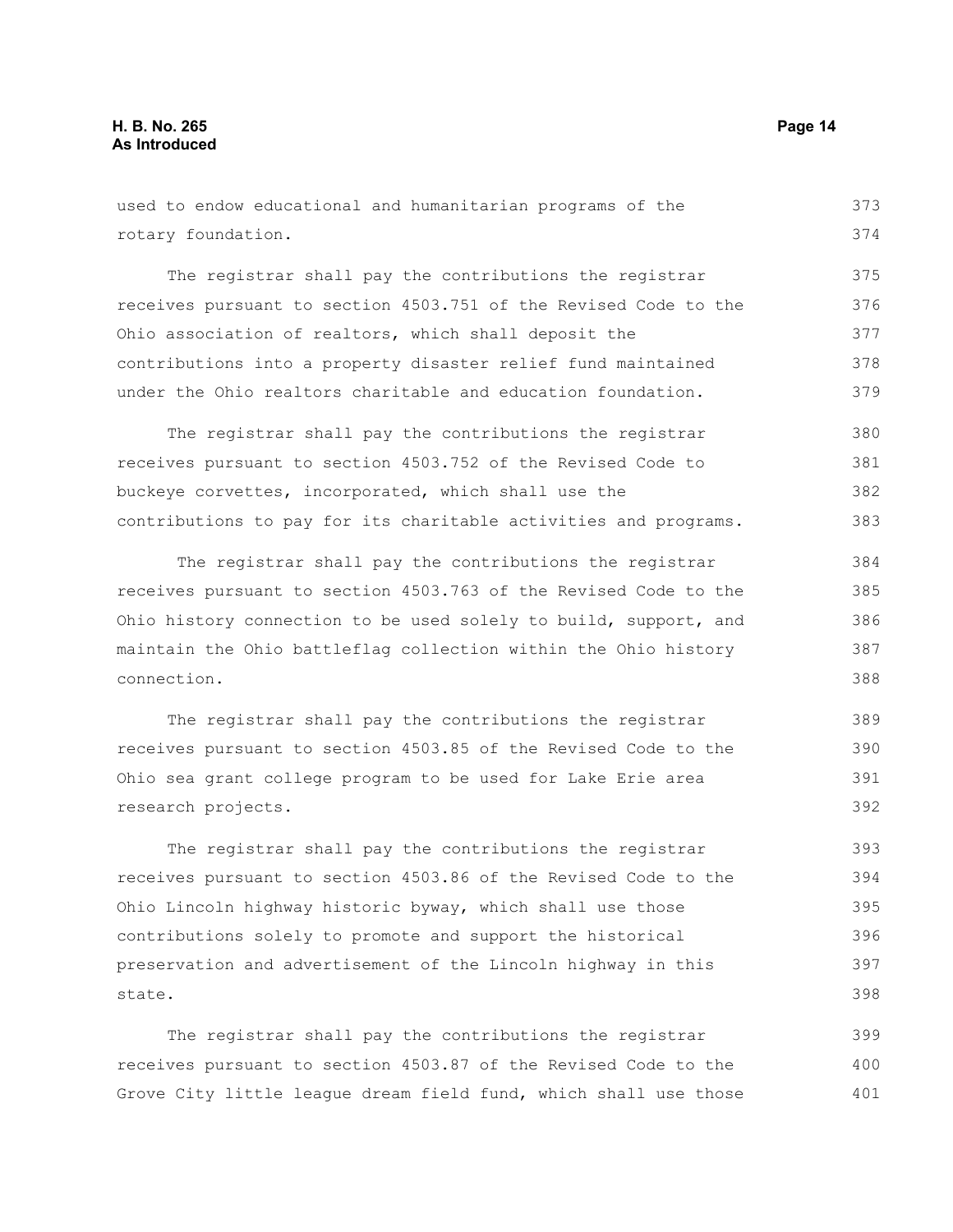contributions solely to build, maintain, and improve youth baseball fields within the municipal corporation of Grove City. 402 403

The registrar shall pay the contributions the registrar receives pursuant to section 4503.871 of the Revised Code to the Solon city school district. The school district shall use the contributions it receives to pay the expenses it incurs in providing services to the school district's students that assist in developing or maintaining the mental and emotional well-being of the students. The services provided may include bereavement counseling, instruction in defensive driving techniques, sensitivity training, and the counseling and education of students regarding bullying, dating violence, drug abuse, suicide prevention, and human trafficking. The school district superintendent or, in the school district superintendent's discretion, the appropriate school principal or appropriate school counselors shall determine any charitable organizations that the school district hires to provide those services. The school district also may use the contributions it receives to pay for members of the faculty of the school district to receive training in providing such services to the students of the school district. The school district shall ensure that any charitable organization that is hired by the district is exempt from federal income taxation under subsection 501(c)(3) of the Internal Revenue Code. The school district shall not use the contributions it receives for any other purpose. 404 405 406 407 408 409 410 411 412 413 414 415 416 417 418 419 420 421 422 423 424 425 426

The registrar shall pay the contributions the registrar receives pursuant to section 4503.874 of the Revised Code to St. Edward high school located in the municipal corporation of Lakewood. The school shall use fifty per cent of the contributions it receives to provide tuition assistance to its students. The school shall use the remaining fifty per cent to 427 428 429 430 431 432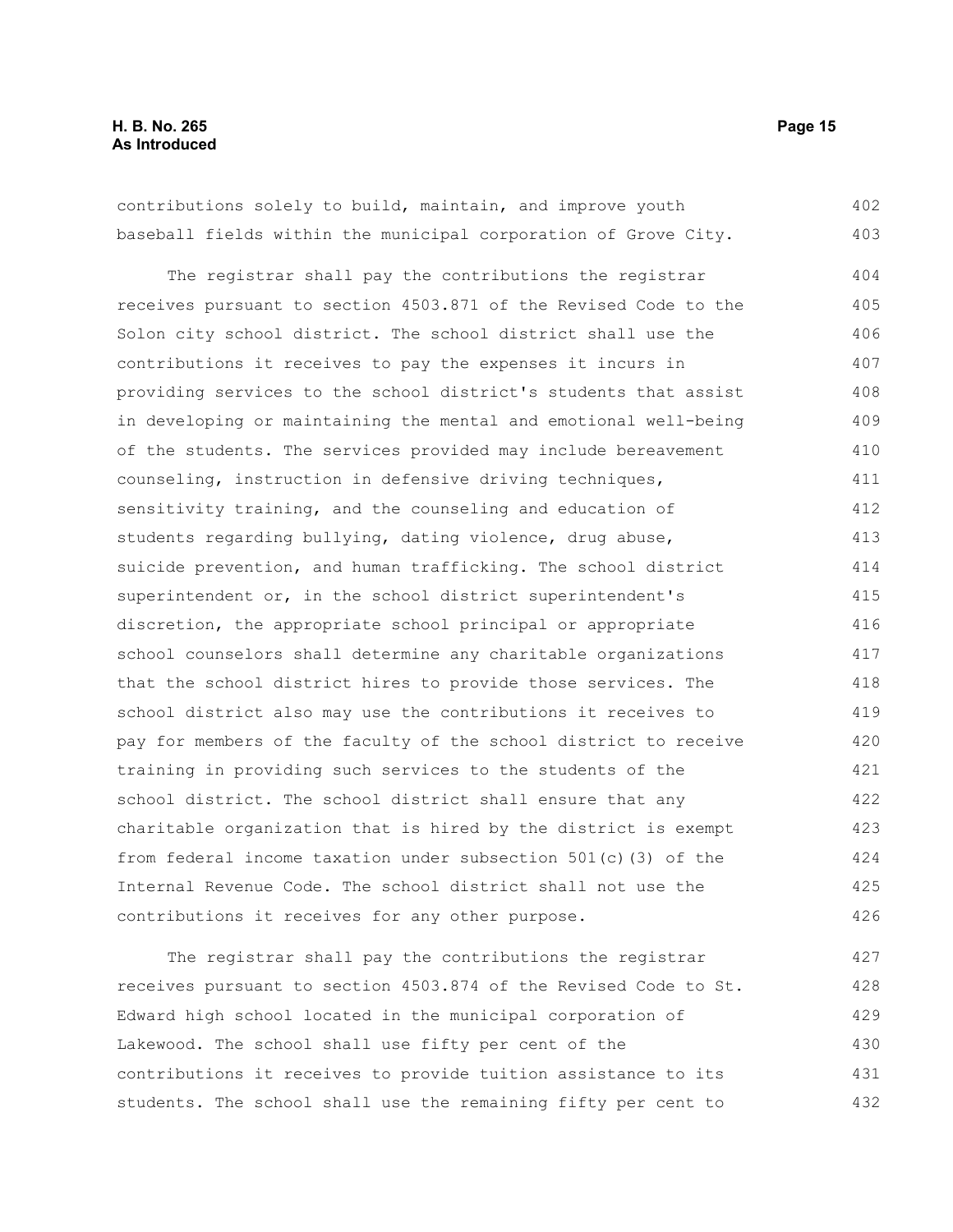#### **H. B. No. 265 Page 16 As Introduced**

pay the expenses it incurs in providing services to the school's students that assist in developing or maintaining the mental and emotional well-being of the students. The services provided may include bereavement counseling, instruction in defensive driving techniques, sensitivity training, and the counseling and education of students regarding bullying, dating violence, drug abuse, suicide prevention, and human trafficking. As a part of providing such services, the school may pay for members of the faculty of the school to receive training in providing those services. The school principal or, in the school principal's discretion, appropriate school counselors shall determine any charitable organizations that the school hires to provide those services. The school shall ensure that any such charitable organization is exempt from federal income taxation under subsection 501(c)(3) of the Internal Revenue Code. The school shall not use the contributions it receives for any other purpose. 433 434 435 436 437 438 439 440 441 442 443 444 445 446 447 448 449

The registrar shall pay the contributions the registrar receives pursuant to section 4503.877 of the Revised Code to the Independence local school district. The school district shall use the contributions it receives to pay the expenses it incurs in providing services to the school district's students that assist in developing or maintaining the mental and emotional well-being of the students. The services provided may include bereavement counseling, instruction in defensive driving techniques, sensitivity training, and the counseling and education of students regarding bullying, dating violence, drug abuse, suicide prevention, and human trafficking. The school district superintendent or, in the school district superintendent's discretion, the appropriate school principal or appropriate school counselors shall determine any charitable 450 451 452 453 454 455 456 457 458 459 460 461 462 463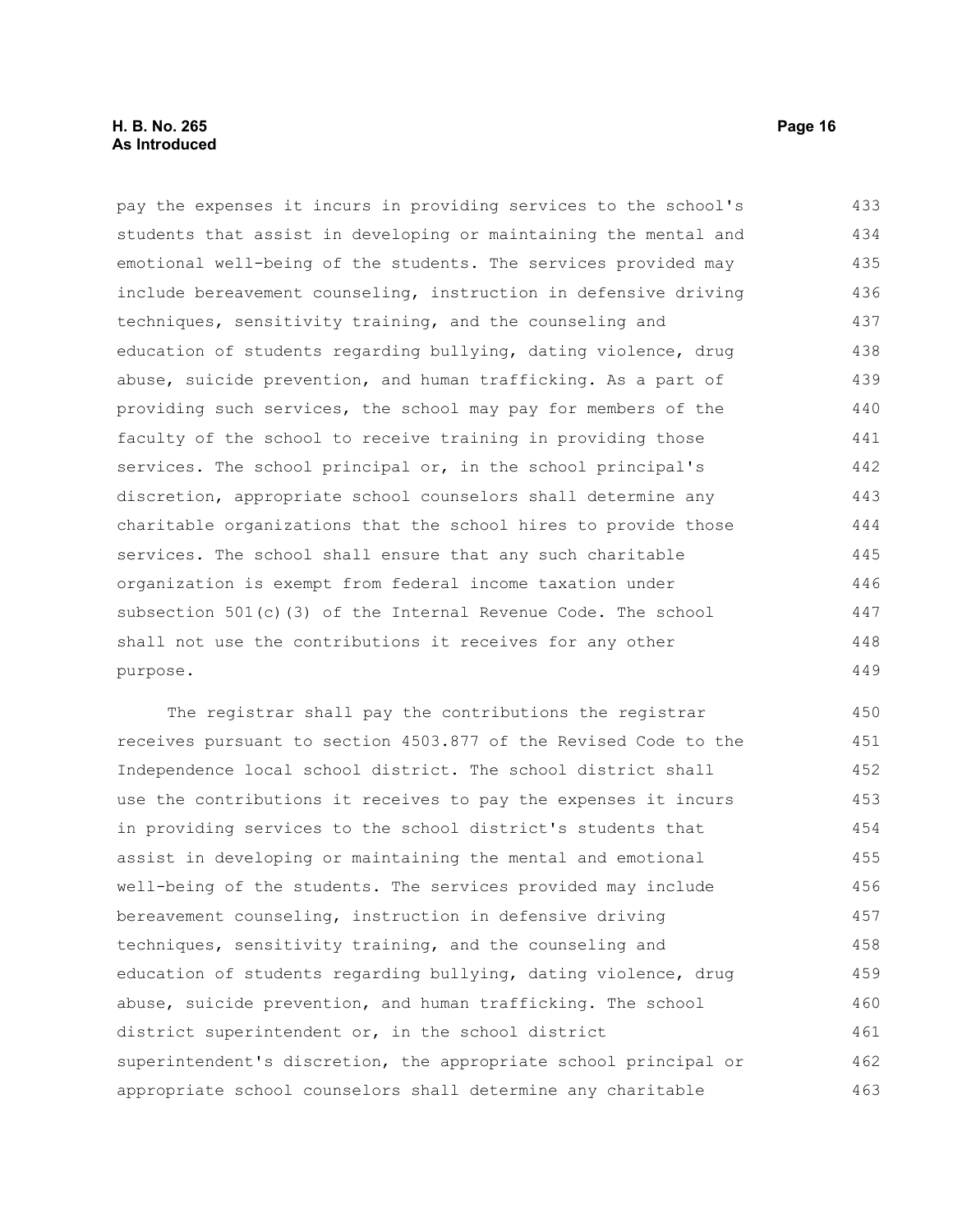#### **H. B. No. 265 Page 17 As Introduced**

organizations that the school district hires to provide those services. The school district also may use the contributions it receives to pay for members of the faculty of the school district to receive training in providing such services to the students of the school district. The school district shall ensure that any charitable organization that is hired by the district is exempt from federal income taxation under subsection 501(c)(3) of the Internal Revenue Code. The school district shall not use the contributions it receives for any other purpose. 464 465 466 467 468 469 470 471 472 473

The registrar shall pay the contributions the registrar receives pursuant to section 4503.89 of the Revised Code to the American red cross of greater Columbus on behalf of the Ohio chapters of the American red cross, which shall use the contributions for disaster readiness, preparedness, and response programs on a statewide basis. 474 475 476 477 478 479

The registrar shall pay the contributions the registrar receives pursuant to section 4503.90 of the Revised Code to the nationwide children's hospital foundation. 480 481 482

The registrar shall pay the contributions the registrar receives pursuant to section 4503.901 of the Revised Code to the Ohio association for pupil transportation, which shall use the money to support transportation programs, provide training to school transportation professionals, and support other initiatives for school transportation safety. 483 484 485 486 487 488

The registrar shall pay the contributions the registrar receives pursuant to section 4503.902 of the Revised Code to St. Ignatius high school located in the municipal corporation of Cleveland. The school shall use fifty per cent of the contributions it receives to provide tuition assistance to its 489 490 491 492 493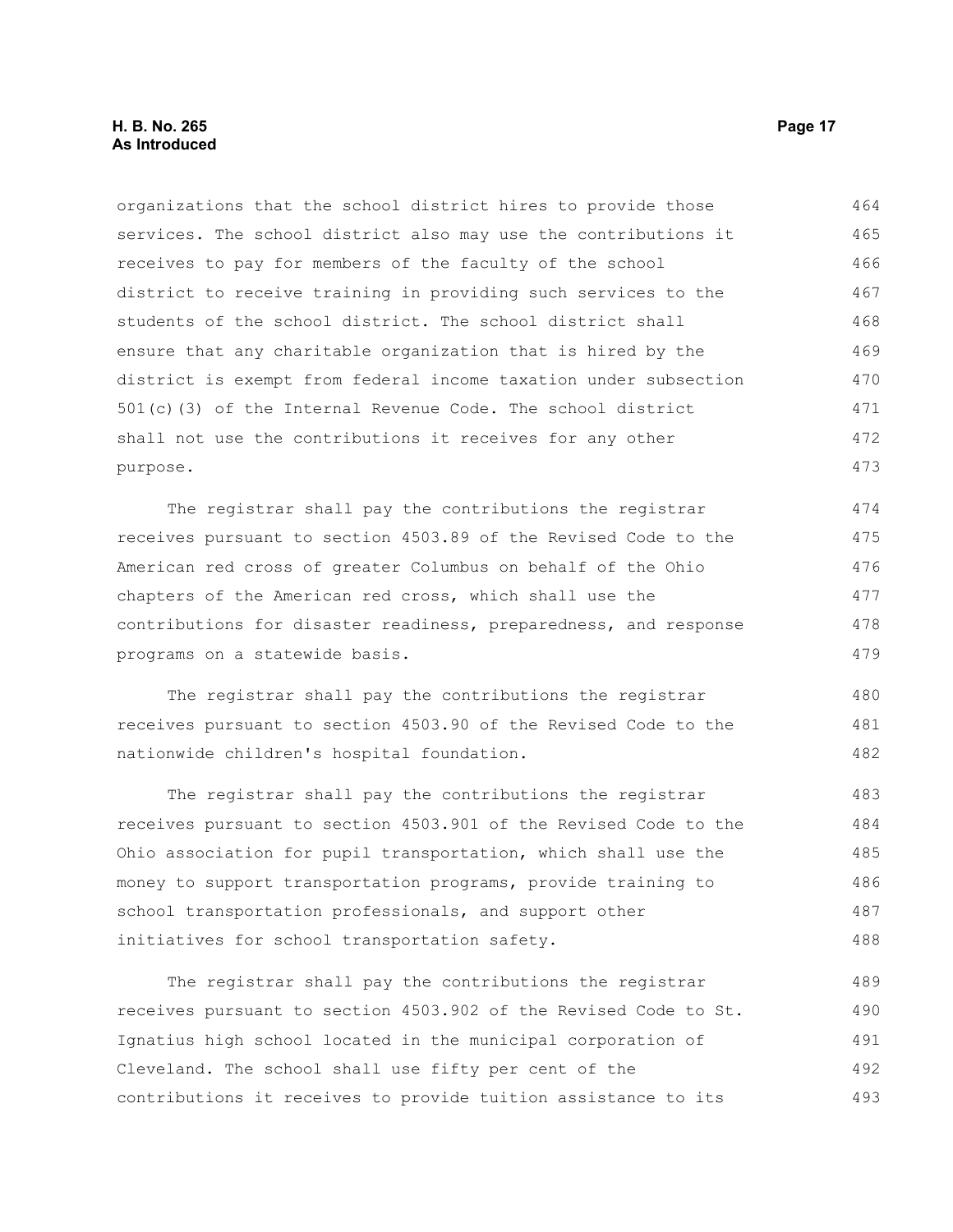students. The school shall use the remaining fifty per cent to pay the expenses it incurs in providing services to the school's students that assist in developing or maintaining the mental and emotional well-being of the students. The services provided may include bereavement counseling, instruction in defensive driving techniques, sensitivity training, and the counseling and education of students regarding bullying, dating violence, drug abuse, suicide prevention, and human trafficking. As a part of providing such services, the school may pay for members of the faculty of the school to receive training in providing those services. The school principal or, in the school principal's discretion, appropriate school counselors shall determine any charitable organizations that the school hires to provide those services. The school shall ensure that any such charitable organization is exempt from federal income taxation under subsection 501(c)(3) of the Internal Revenue Code. The school shall not use the contributions it receives for any other purpose. 494 495 496 497 498 499 500 501 502 503 504 505 506 507 508 509 510 511

The registrar shall pay the contributions the registrar receives pursuant to section 4503.903 of the Revised Code to the Brecksville-Broadview Heights city school district. The school district shall use the contributions it receives to pay the expenses it incurs in providing services to the school district's students that assist in developing or maintaining the mental and emotional well-being of the students. The services provided may include bereavement counseling, instruction in defensive driving techniques, sensitivity training, and the counseling and education of students regarding bullying, dating violence, drug abuse, suicide prevention, and human trafficking. The school district superintendent or, in the school district superintendent's discretion, the appropriate school principal or 512 513 514 515 516 517 518 519 520 521 522 523 524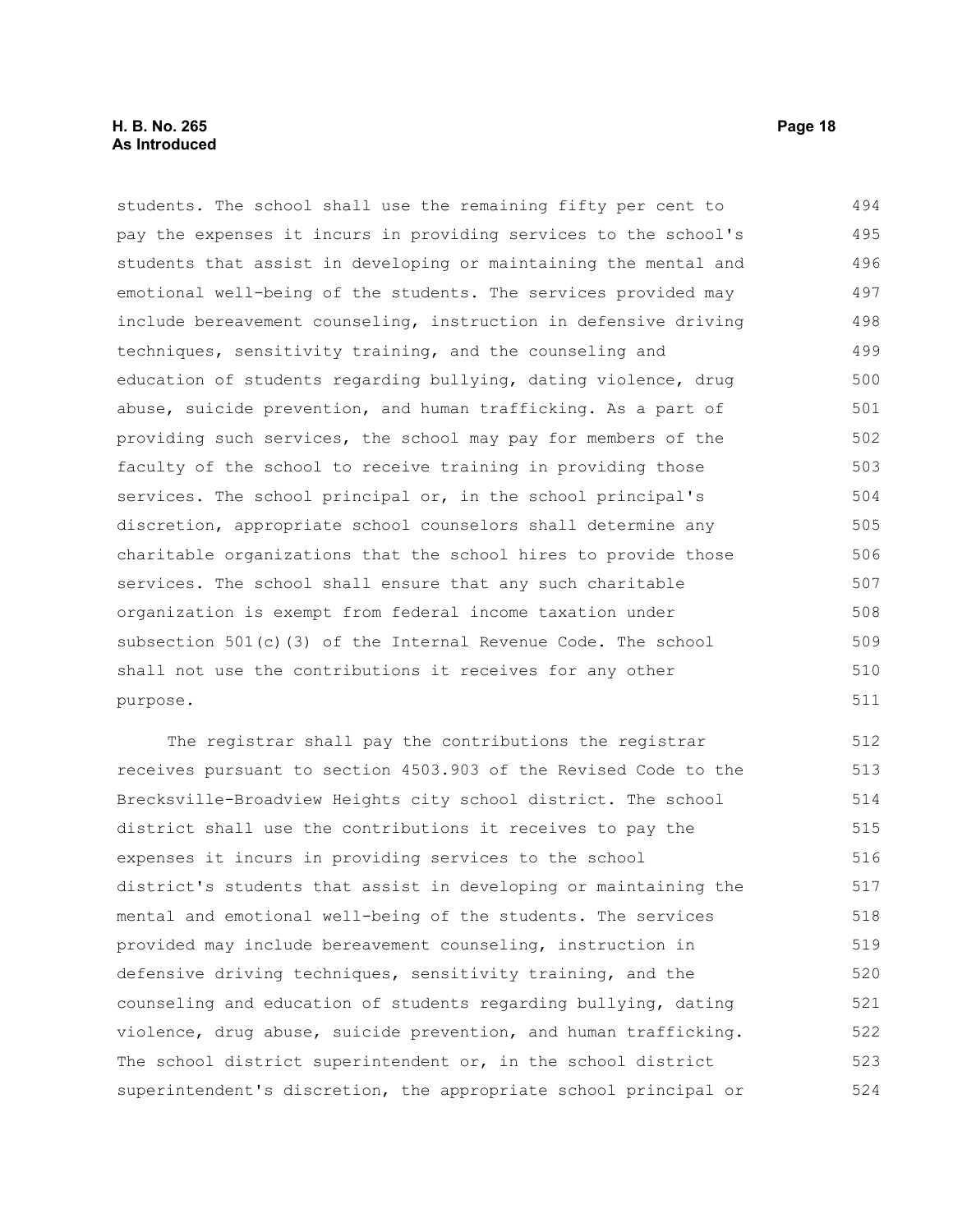#### **H. B. No. 265 Page 19 As Introduced**

appropriate school counselors shall determine any charitable organizations that the school district hires to provide those services. The school district also may use the contributions it receives to pay for members of the faculty of the school district to receive training in providing such services to the students of the school district. The school district shall ensure that any charitable organization that is hired by the district is exempt from federal income taxation under subsection 501(c)(3) of the Internal Revenue Code. The school district shall not use the contributions it receives for any other purpose. 525 526 527 528 529 530 531 532 533 534 535

The registrar shall pay the contributions the registrar receives pursuant to section 4503.904 of the Revised Code to the Chagrin Falls exempted village school district. The school district shall use the contributions it receives to pay the expenses it incurs in providing services to the school district's students that assist in developing or maintaining the mental and emotional well-being of the students. The services provided may include bereavement counseling, instruction in defensive driving techniques, sensitivity training, and the counseling and education of students regarding bullying, dating violence, drug abuse, suicide prevention, and human trafficking. The school district superintendent or, in the school district superintendent's discretion, the appropriate school principal or appropriate school counselors shall determine any charitable organizations that the school district hires to provide those services. The school district also may use the contributions it receives to pay for members of the faculty of the school district to receive training in providing such services to the students of the school district. The school district shall ensure that any charitable organization that is hired by the 536 537 538 539 540 541 542 543 544 545 546 547 548 549 550 551 552 553 554 555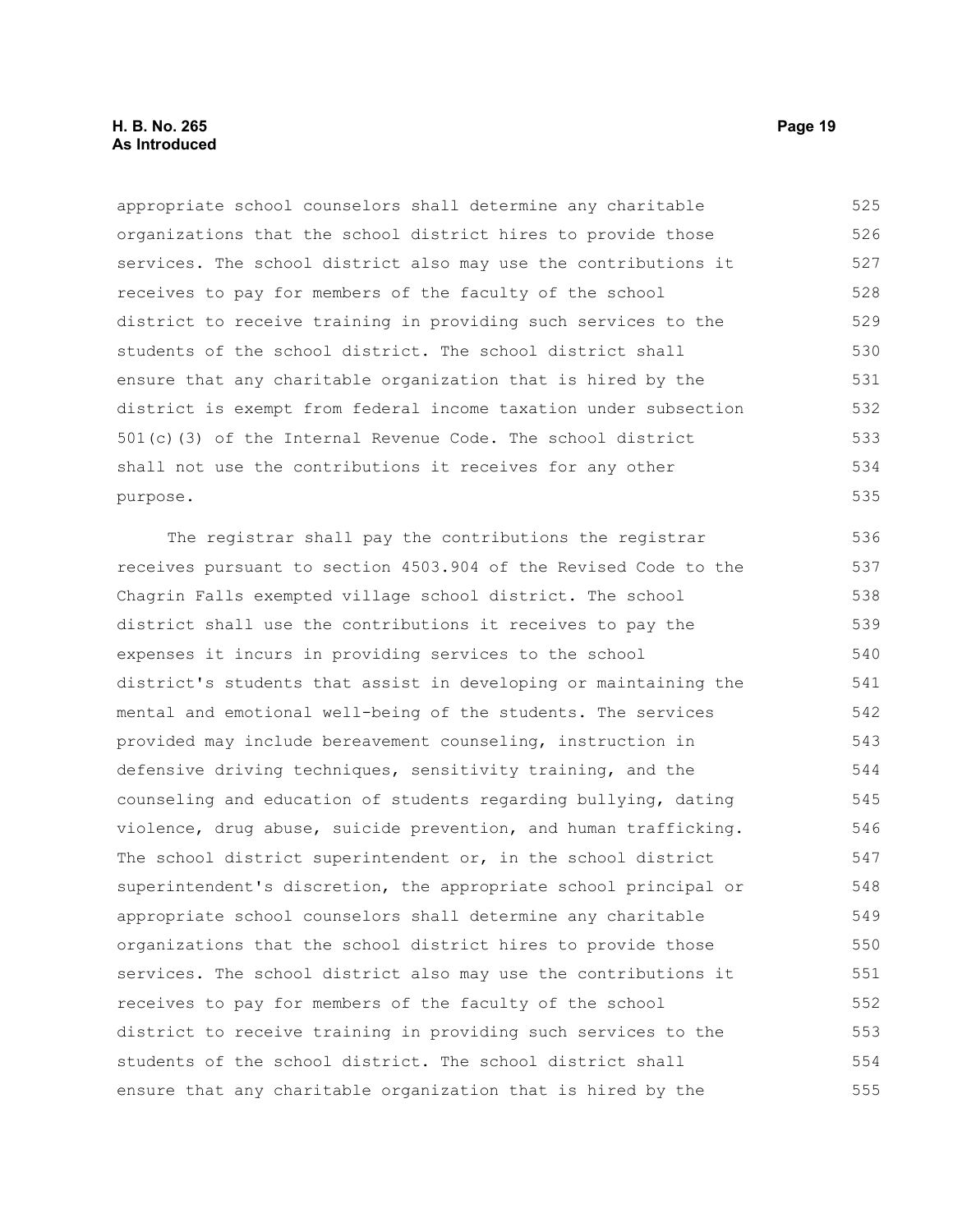district is exempt from federal income taxation under subsection 501(c)(3) of the Internal Revenue Code. The school district shall not use the contributions it receives for any other purpose. 556 557 558 559

The registrar shall pay the contributions the registrar receives pursuant to section 4503.906 of the Revised Code to the Stow-Munroe Falls city school district.

The registrar shall pay the contributions received pursuant to section 4503.92 of the Revised Code to support our troops, incorporated, a national nonprofit corporation, which shall use those contributions in accordance with its articles of incorporation and for the benefit of servicemembers of the armed forces of the United States and their families when they are in financial need. 563 564 565 566 567 568 569

The registrar shall pay the contributions the registrar receives pursuant to section 4503.94 of the Revised Code to the Michelle's leading star foundation, which shall use the money solely to fund the rental, lease, or purchase of the simulated driving curriculum of the Michelle's leading star foundation by boards of education of city, exempted village, local, and joint vocational school districts. 570 571 572 573 574 575 576

The registrar shall pay the contributions the registrar receives pursuant to section 4503.97 of the Revised Code to the friends of united Hatzalah of Israel, which shall use the money to support united Hatzalah of Israel, which provides free emergency medical first response throughout Israel. 577 578 579 581

The registrar shall pay the contributions the registrar receives pursuant to section 4503.98 of the Revised Code to the Westerville parks foundation to support the programs and 582 583 584

560 561 562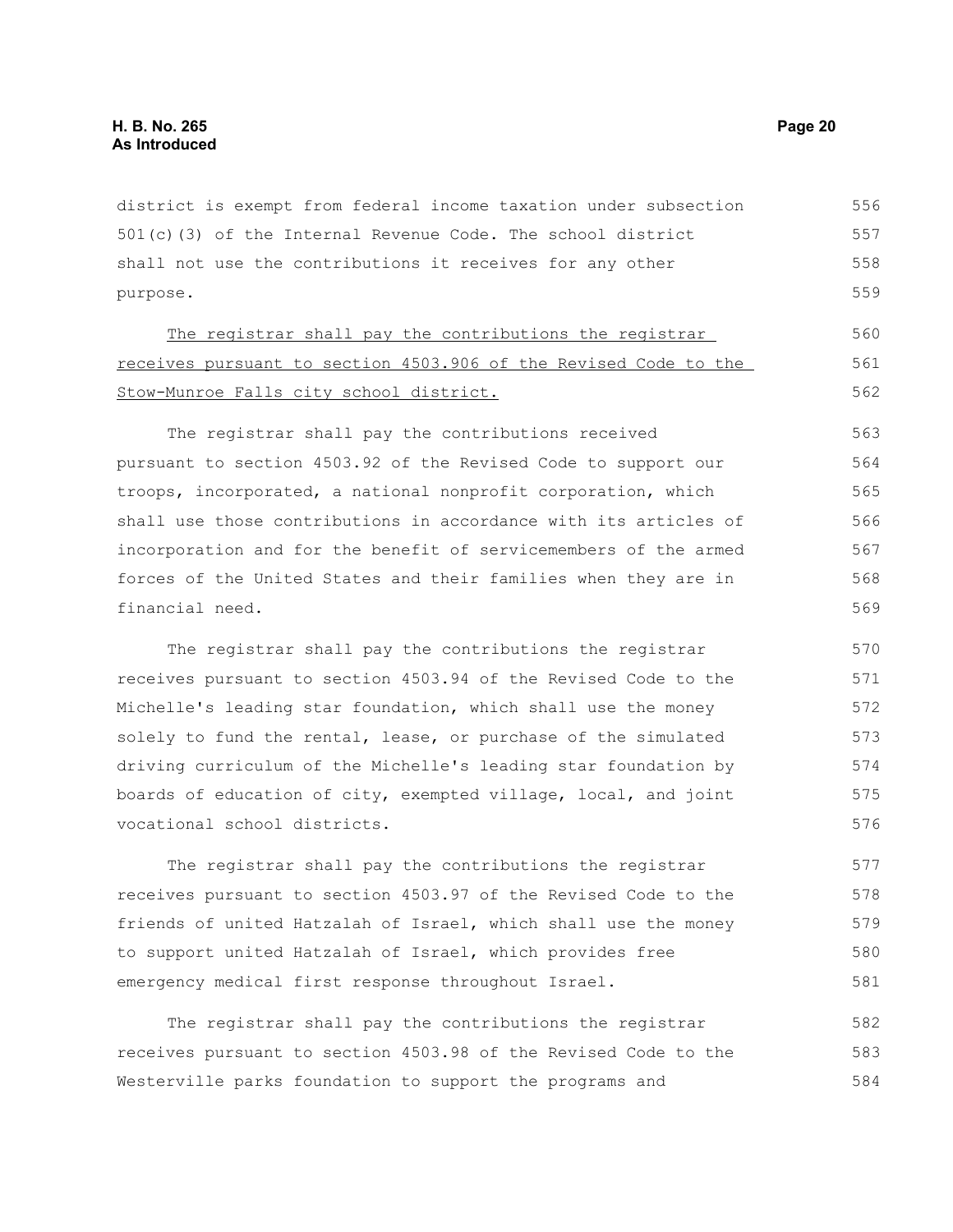activities of the foundation and its mission of pursuing the city of Westerville's vision of becoming "A City Within A Park." (C) All investment earnings of the license plate contribution fund shall be credited to the fund. Not later than the first day of May of every year, the registrar shall distribute to each entity described in division (B) of this section the investment income the fund earned the previous calendar year. The amount of such a distribution paid to an entity shall be proportionate to the amount of money the entity received from the fund during the previous calendar year. **Sec. 4503.906.** (A) The owner or lessee of any passenger car, noncommmercial motor vehicle, recreational vehicle, motorcycle, cab-enclosed motorcycle, or other vehicle of a class approved by the registrar of motor vehicles may apply to the registrar for the registration of the vehicle and issuance of "Stow-Munroe Falls City Schools" license plates. An application made under this section may be combined with a request for a special reserved license plate under section 4503.40 or 4503.42 of the Revised Code. Upon receipt of the completed application and compliance by the applicant with divisions (B) and (C) of this section, the registrar shall issue to the applicant the appropriate vehicle registration and a set of "Stow-Munroe Falls City Schools" license plates and a validation sticker, or a validation sticker alone when required by section 4503.191 of the Revised Code. In addition to the letters and numbers ordinarily inscribed on the license plates, "Stow-Munroe Falls City Schools" license plates shall be inscribed with words and 585 586 587 588 589 590 591 592 593 594 595 596 597 598 599 600 601 602 603 604 605 606 607 608 609 610 611 612

markings selected and designed by the Stow-Munroe city school district that are approved by the registrar. "Stow-Munroe Falls 613 614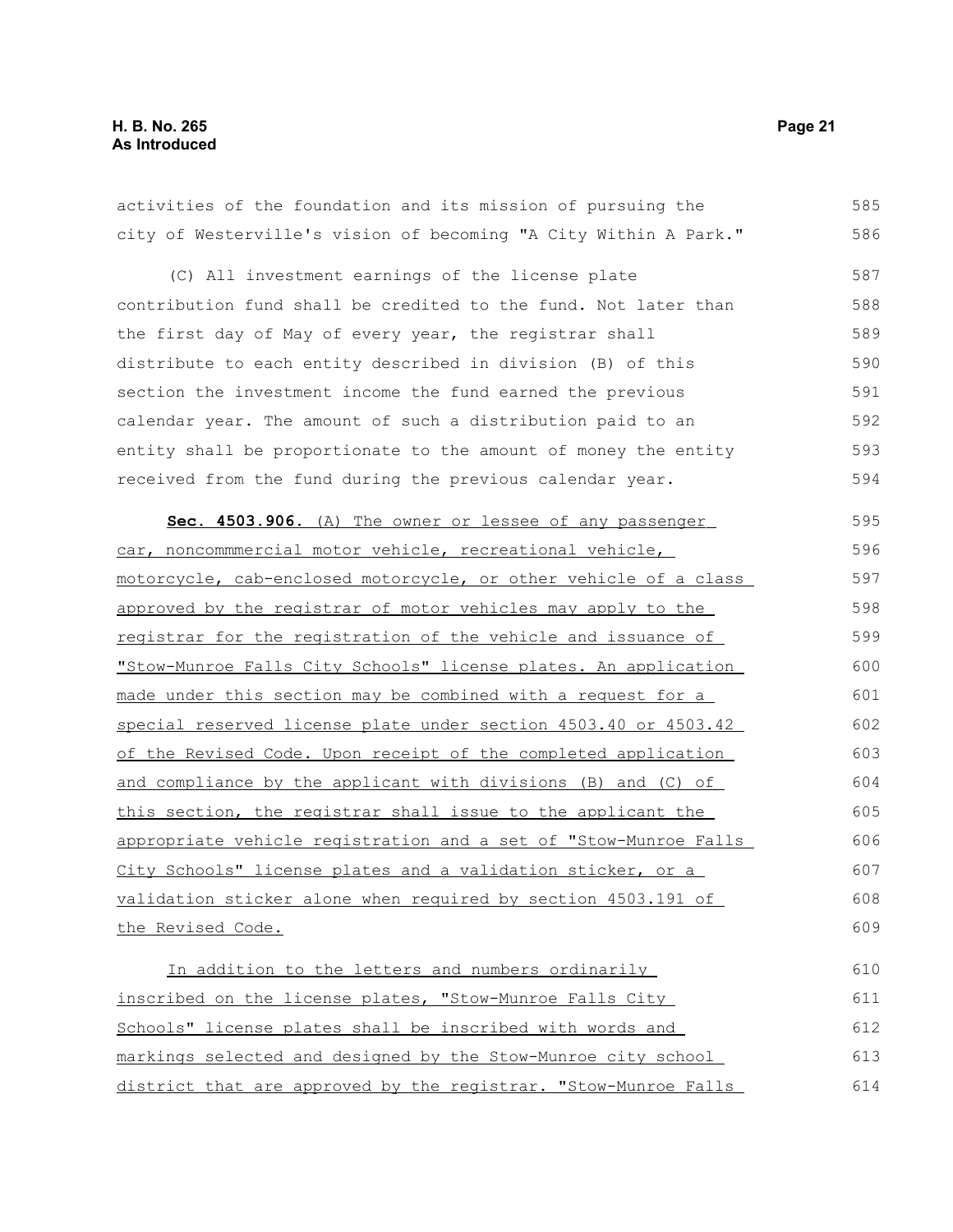| City Schools" license plates shall display county identification     | 615 |
|----------------------------------------------------------------------|-----|
| stickers that identify the county of registration as required        | 616 |
| under section 4503.19 of the Revised Code.                           | 617 |
| (B) "Stow-Munroe Falls City Schools" license plates and a            | 618 |
| validation sticker, or validation sticker alone, shall be issued     | 619 |
| upon receipt of a contribution as provided in division (C) (1) of    | 620 |
| this section and upon payment of the regular license tax as          | 621 |
| prescribed under section 4503.04 of the Revised Code, any            | 622 |
| applicable motor vehicle license tax levied under Chapter 4504.      | 623 |
| of the Revised Code, any applicable additional fee prescribed by     | 624 |
| section 4503.40 or 4503.42 of the Revised Code, a bureau of          | 625 |
| motor vehicles administrative fee of ten dollars, and compliance     | 626 |
| with all other applicable laws relating to the registration of       | 627 |
| motor vehicles.                                                      | 628 |
| (C) (1) For each application for registration and                    | 629 |
| registration renewal notice the registrar receives under this        | 630 |
| section, the registrar shall collect a contribution of thirty        | 631 |
| dollars. The registrar shall transmit this contribution into the     | 632 |
| state treasury to the credit of the license plate contribution       | 633 |
| fund created in section 4501.21 of the Revised Code.                 | 634 |
| (2) The registrar shall deposit the bureau administrative            | 635 |
| <u>fee of ten dollars, the purpose of which is to compensate the</u> | 636 |
| bureau for additional services required in the issuing of "Stow-     | 637 |
| Munroe Falls City Schools" license plates, into the state            | 638 |
| treasury to the credit of the public safety - highway purposes       | 639 |
| fund created in section 4501.06 of the Revised Code.                 | 640 |
| (D) Sections 4503.77 and 4503.78 of the Revised Code do              | 641 |
| not apply to license plates issued under this section.               | 642 |
| Section 2. That existing section 4501.21 of the Revised              | 643 |